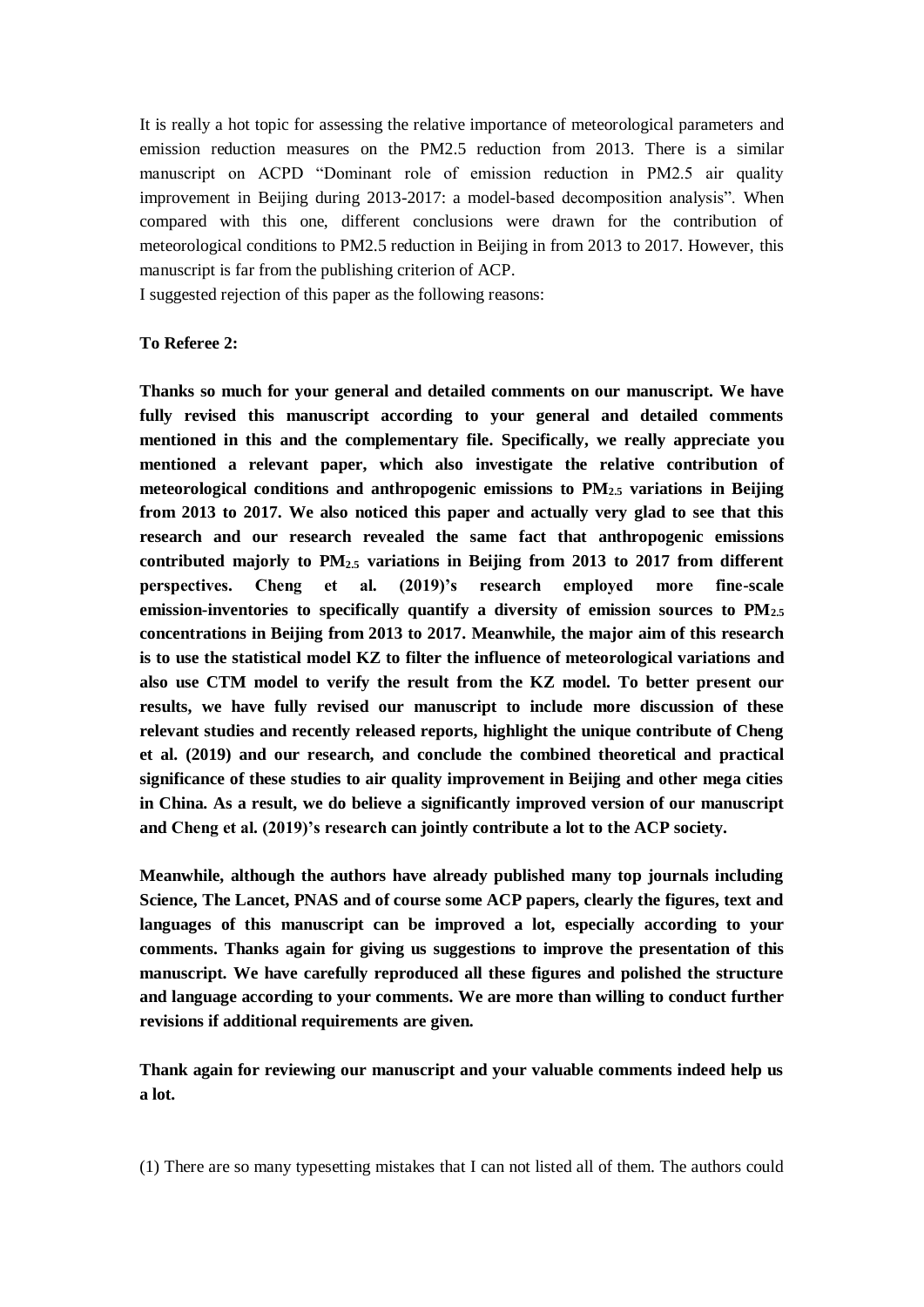find the attached manuscript that I have labeled. Some mistakes indicated that the authors are not serious for the scientific papers, such as the character subscript, the citation form of references. I am really confused why such kind of papers can be on the ACPD for open discussion.

**R: Thanks a lot for your comment. Although we have already published several papers in ACP, clearly there is room for us to improve this manuscript. And the forthcoming of more qualified ACP paper do rely on more and more strict requirements on received manuscripts. We are very grateful that the Co-Editor and the reviewers rated high on this manuscript and accepted this manuscript for ACP discussions, and thus we can receive highly valuable comments from qualified and strict experts like you. Thanks again for all your comments in the revised manuscript. We have fully revised this manuscript according to your comments listed in your attached files.** 

(2) The figures are made by Excel and in so poor quality, especially for Figure 2, 3 and 4. I really have a suspicion that are the authors know the quality of figures for scientific papers, not only say for ACP.

**R: Thanks so much for your comment. Actually, some figures are not produced by Excel and we are very sorry that you think these figures are in poor quality and do not like them. As mentioned above, since we have published many high-level papers and previous reviewers, including other three reviewers for this ACPD manuscript, do not question the quality of these figures, therefore we do not have a stricter standard for figure production. Thanks again for pointing this out. We reproduced all these figures and hope the reproduced figures can better fit your requirements. Please feel free to let us know if you have additional requirements for these figures and we are more than willing to reproduce them again fully according to your suggestions.** 

(3) For the whole manuscript, it is just like a primary data analysis report, no discussion and no verification of the results.

**R: Thanks so much for this comment. According to your comments, we have fully revised the manuscript in the introduction, discussion and result part to highlight the practical meaning and the correlation between this research and relevant studies. Actually, model simulation for three sites has already been there in the previous manuscript. According to the suggestions of you and another reviewer, we added the verification of additional three sites. We are sorry that we did not make this clear and have added more explanation of the verification and potential simulation error to the revised manuscript. Thanks again for your valuable suggestions.** 

(4) I am quite disagree that at the last the authors wanted to assess the emission-reduction measures considering both PM2.5 and O3. They should know even for the assessing PM2.5 reduction, there existed large uncertainty especially for emission inventory, for subsector sources and for chemical speciations. More scientific questions should be addressed for improving the simulation. It suggested that the authors may be not quite